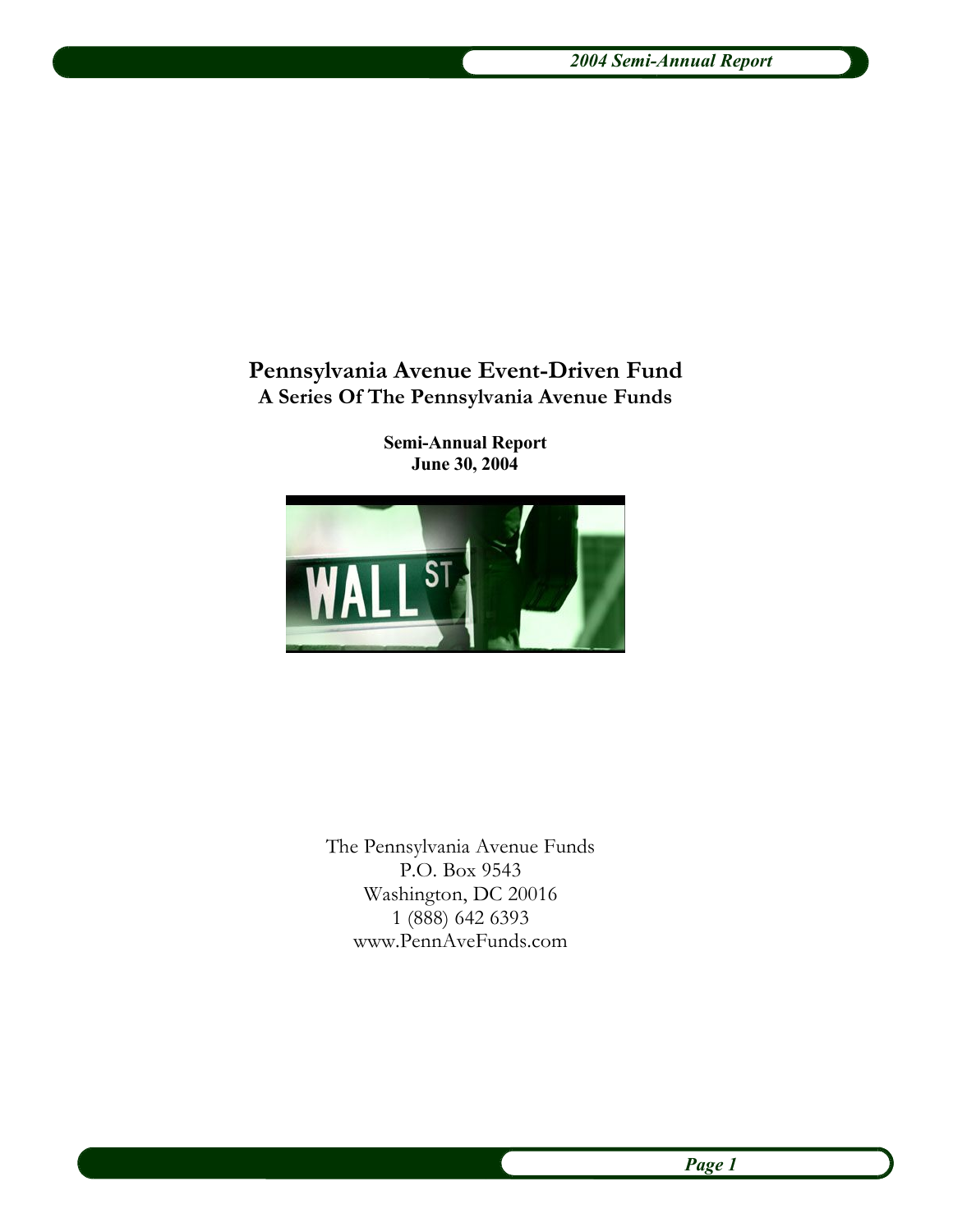The Pennsylvania Avenue Funds The Femisylvania  $T$  venue Funds P.O. Box 9543  $\blacklozenge$  Washington, D.C. 20016  $\blacklozenge$  U.S.A.

August 27, 2004

Dear Shareholder,

The Pennsylvania Avenue Funds had a successful first half of 2004. I am pleased to report that the Pennsylvania Avenue Event-Driven Fund has returned 10.51% from December 3 f<sup>st</sup>, 2003 through June 30<sup>th</sup>, 2004.

The chart below shows the allocation of our assets on June 30 by investment strategy. The allocation to these strategies varies and is driven by factors such as the availability of securities, relative attractiveness of investment opportunities and general economic and financial conditions. Funds investing in event-driven strategies will typically have a larger percentage of their assets in short-term investments and cash than buy-and-hold funds, because upon the conclusion of a transaction, cash is returned to the Fund. The timing is largely outside the control of the Fund's manager, and there may not be immediate alternatives in which to invest. As a result, I expect us to carry a larger average balance in cash and short-term investments than other mutual funds. Due to the Fund's small size, it did not engage in any capital structure arbitrage. As merger arbitrage continues to be the focus of our investments, I will concentrate on several significant events that affected this strategy during the first six months of the year.

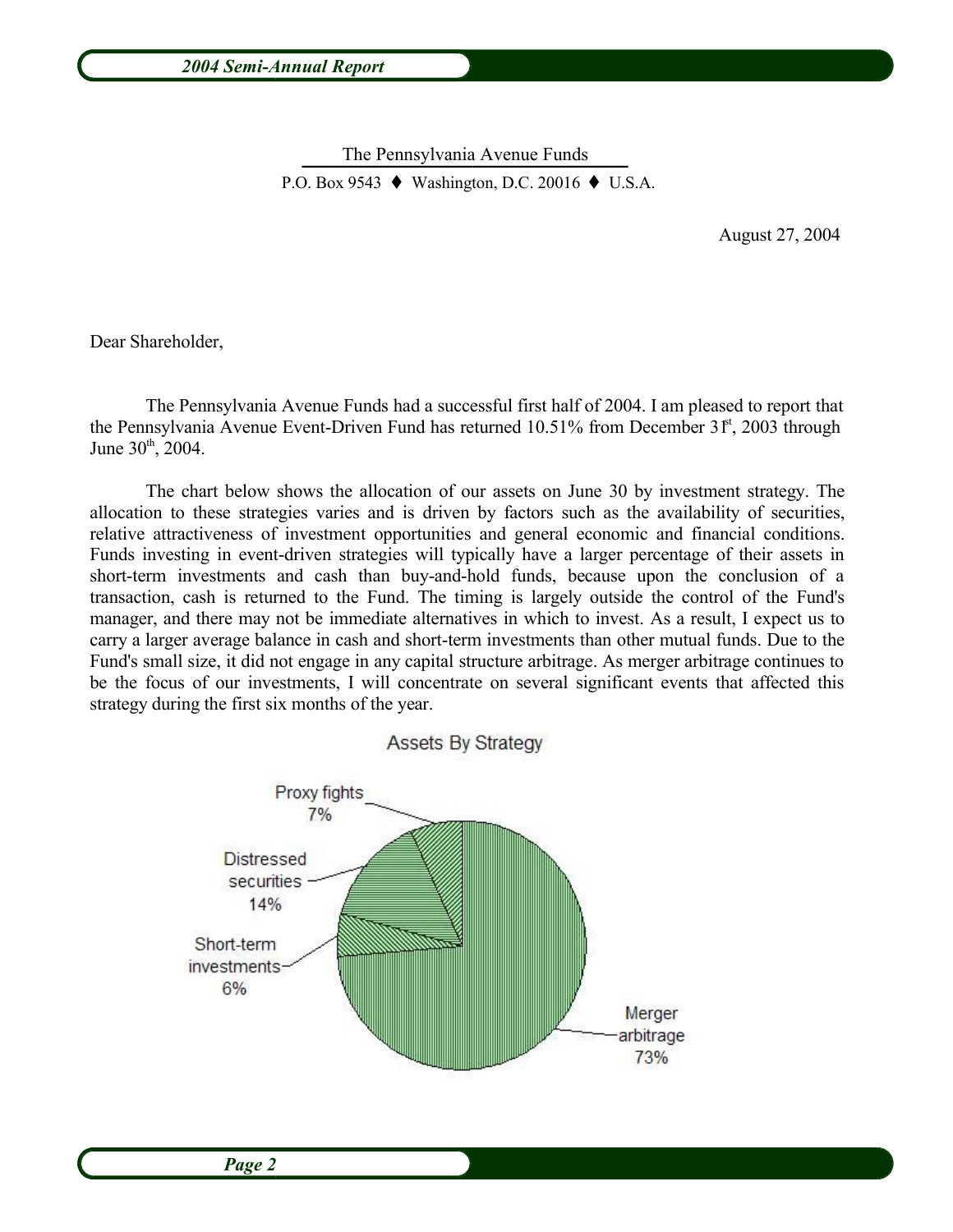The year began with much optimism and hope for an increase in the volume of mergers, soon reinforced when Cingular initiated a bidding war for AT&T Wireless with a \$11/share bid. Eventually, AT&T Wireless agreed to a sale for \$15/share. It appears that many market participants got carried away by this experience, and their optimism turned into euphoria - or "irrational exuberance", if you prefer that term. For several months, any announcement of a merger immediately drove the price of the merger target above the buyer's bidding price. The most notorious example is Comcast's bid for Disney: Disney's shares traded approximately 20% over the value of Comcast's bid. A lofty valuation, even for a hostile bid with potential upside, considering that in order for an investor just to break even on that arbitrage, Comcast would have had to increase the value of its bid by well over \$12bn.

The Fund was somewhat insulated from the upheaval in the large-cap merger mania because we continued to concentrate on smaller firms and cash deals. As I mentioned in the last annual report, I believe that this market segment provides attractive returns with limited risks, and most importantly, little competition from large arbitrage players. These transactions are often leveraged buy-outs financed with significant debt, where management or other investors take a company private. As many funds that specialize in financing or sponsoring such transactions have seen significant inflows of funds, I anticipate that we will continue to find opportunities in this area for the rest of the year.

However, there are other risks in going-private transactions, which are even more acute than in larger transactions. In particular, when taking a company private, some board members stand to make significant personal gains after the company has become private. This can lead to a conflicts of interest in that a board may ignore its responsibility to shareholders. As an arbitrage investor, we are already assuming normal deal risk and hence have no tolerance for additional risks stemming from conflicts of interest. Therefore, we have been aggressive in handling two investments where we suspect that such conflicts impacted the Fund.

United States Exploration, an investment we purchased in January, announced in February that they were restating earnings *up*ward - this in itself is quite unusual, as earnings restatements are usually *down*ward revisions. Due to its higher profitability, the firm should have a higher value, and the board should have sought to revise the purchase price. However, the price remained unchanged, and we filed a lawsuit in Colorado seeking to enjoin the merger. Unfortunately, we were unable to block the transaction and withdrew. The Fund was represented by Milberg Weiss Bershad Hynes & Lerach on a contingency fee basis, so that no costs were incurred by the Fund.

A different scenario led us to take legal action against OneSource Information Systems, which had negotiated a buyout with a private-equity group in fall and adopted a shareholder rights plan at the same time, which made the acquisition of OneSource by any other buyer prohibitively expensive. In March, OneSource announced that the buyout price would be cut from \$9.50 to \$8.40 per share. We filed a legal action against the firm because we believed that due to the costs imposed by the shareholder rights plan, other potential buyers may not be able to submit competitive bids. Following our action, the board sought and found another buyer who acquired OneSource for \$8.85 per share. The Fund was represented by Finkelstein, Thompson & Loughran on a contingency fee basis, so that no costs were incurred by the Fund.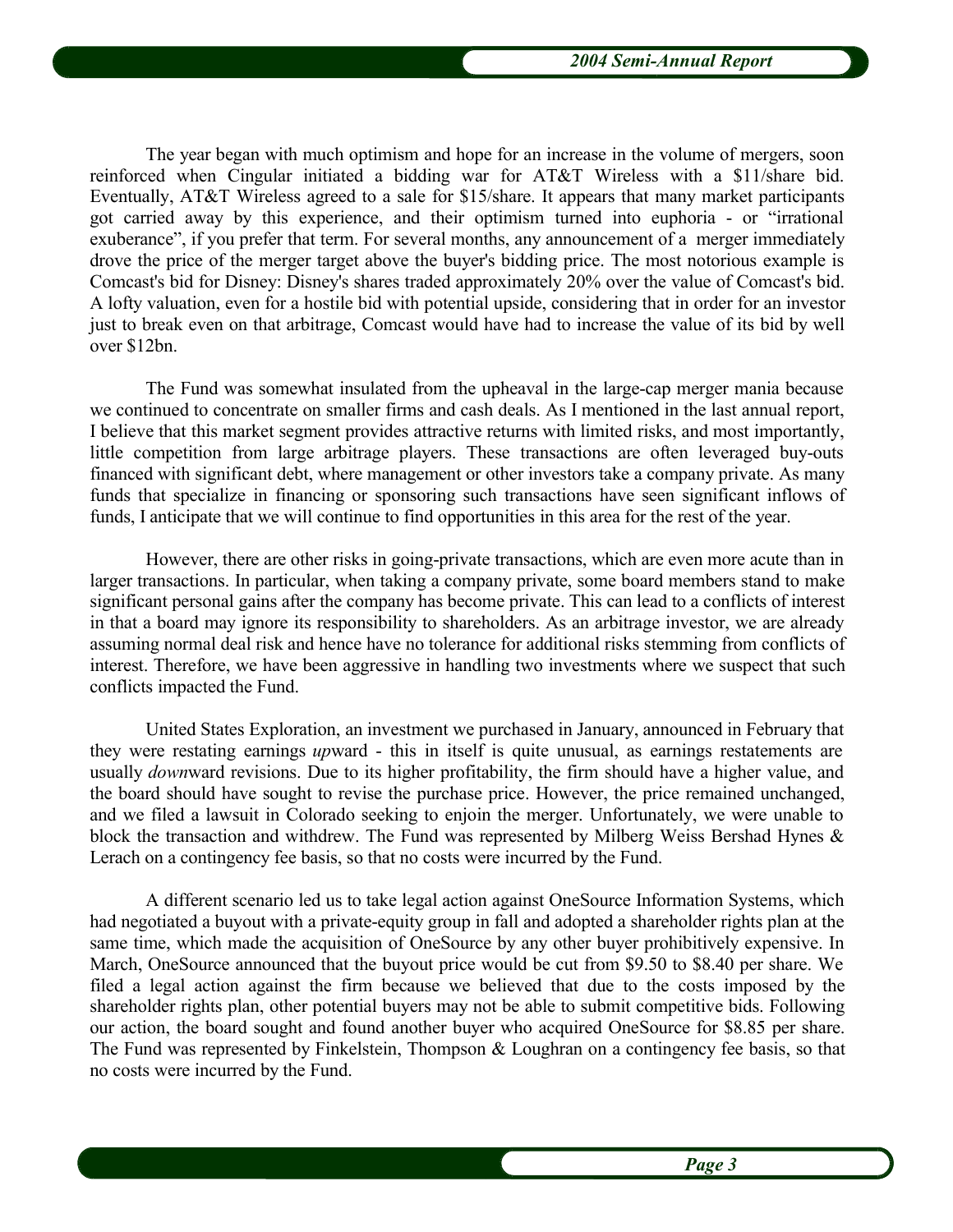Lawsuits are disputed hotly by those who seek to impose limitations on investors' ability to sue companies. Although some legal actions brought against deep pocketed companies may well be abusive, I do believe that in many situations small investors have no other option than to seek recourse through the legal system. The alternative would be to stage a proxy fight, but this is beyond the budget of the Fund and would be a futile undertaking in scenarios where a majority shareholder buys out minority investors. Therefore, the Fund's selective use of lawsuits for flagrant breaches of fiduciary duties is in the best interest of our shareholders. Of course, I hope that we will not face such situations in the future.

Yours sincerely,

Thomas Kirchner, CFA President & Portfolio Manager

Please remember that the information contained in this letter is intended for shareholders or potential shareholders of the Pennsylvania Avenue Funds. Opinions expressed by the Portfolio Manager should not be construed as statements of facts, and do not necessarily reflect the opinion of all trustees and officers. Nothing herein constitutes investment advice. Past performance is not predictive of future performance. Investment return and principal value will fluctuate, so that your shares, when redeemed, may be worth more or less than the original cost.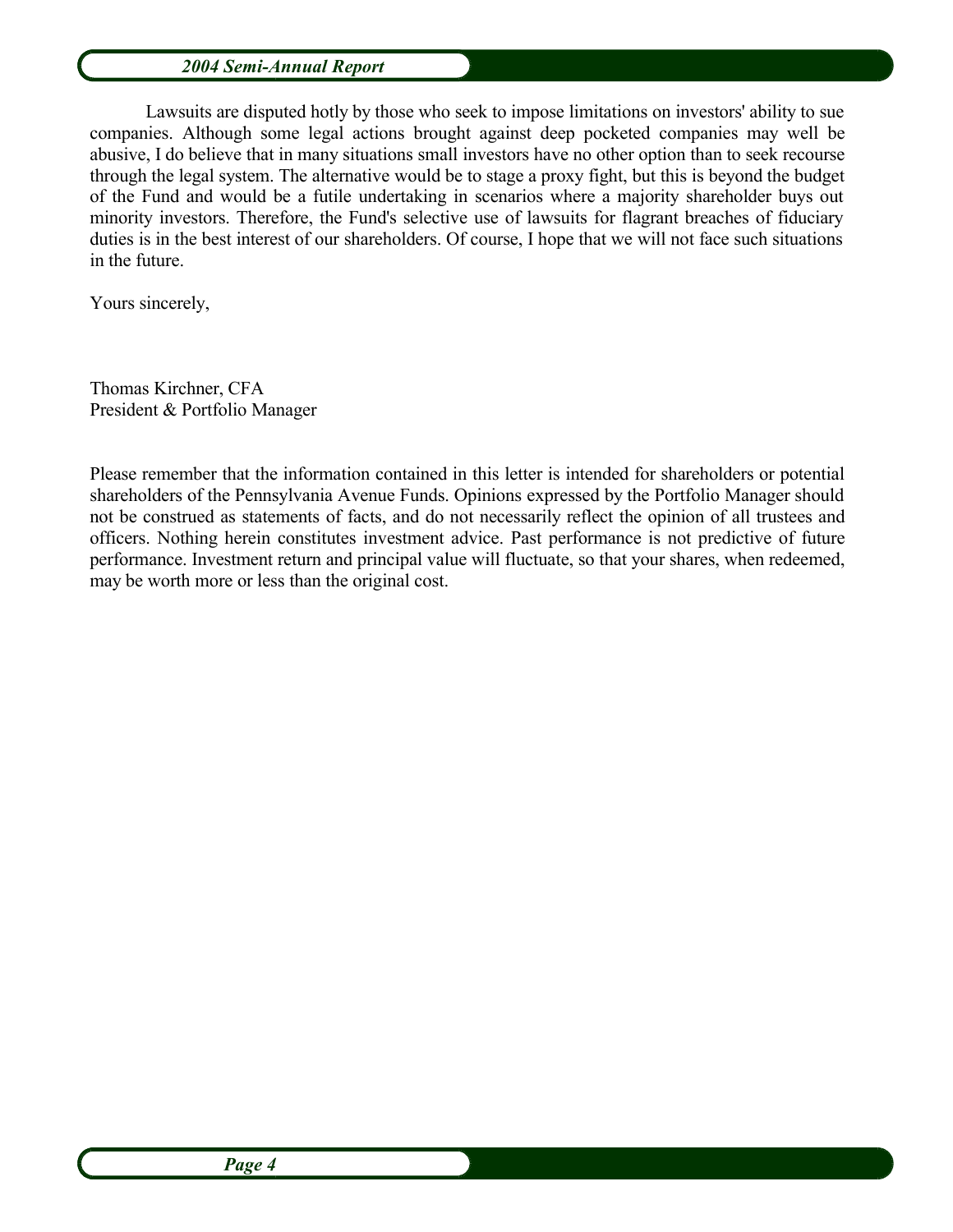## PENNSYLVANIA AVENUE EVENT-DRIVEN FUND, A SERIES OF THE PENNSYLVANIA AVENUE FUNDS Statement of Assets and Liabilities June 30, 2004 (unaudited)

#### **Assets**

| Investments in securities, at value               |               |
|---------------------------------------------------|---------------|
| Acquisition cost - \$167,773<br>At value (note 1) | \$<br>173,889 |
| Short-term Investments                            | 10,411        |
| Receivable Interest                               | 11            |
| <b>Prepaid Expenses</b>                           | 602           |
| Receivable from Advisor                           | 1,526         |
| <b>Total Assets</b>                               | \$<br>186,439 |
| Liabilities                                       |               |
| <b>Accrued Expenses</b>                           | 1,572         |
| <b>Total Liabilities</b>                          | 1,572         |
| Net assets                                        | \$184,867     |
| Net assets consist of                             |               |
| Paid in capital                                   | \$167,548     |
| Net unrealized appreciation of investments        | 6,116         |
| Accumulated net realized gains on investments     | 11,623        |
| Accumulated net investment loss                   | (420)         |
| <b>Net assets</b>                                 | \$184,867     |
| Shares outstanding                                | 15,870        |
| Net Asset Value                                   | 11.65<br>\$   |

*See accompanying notes to the financial statements*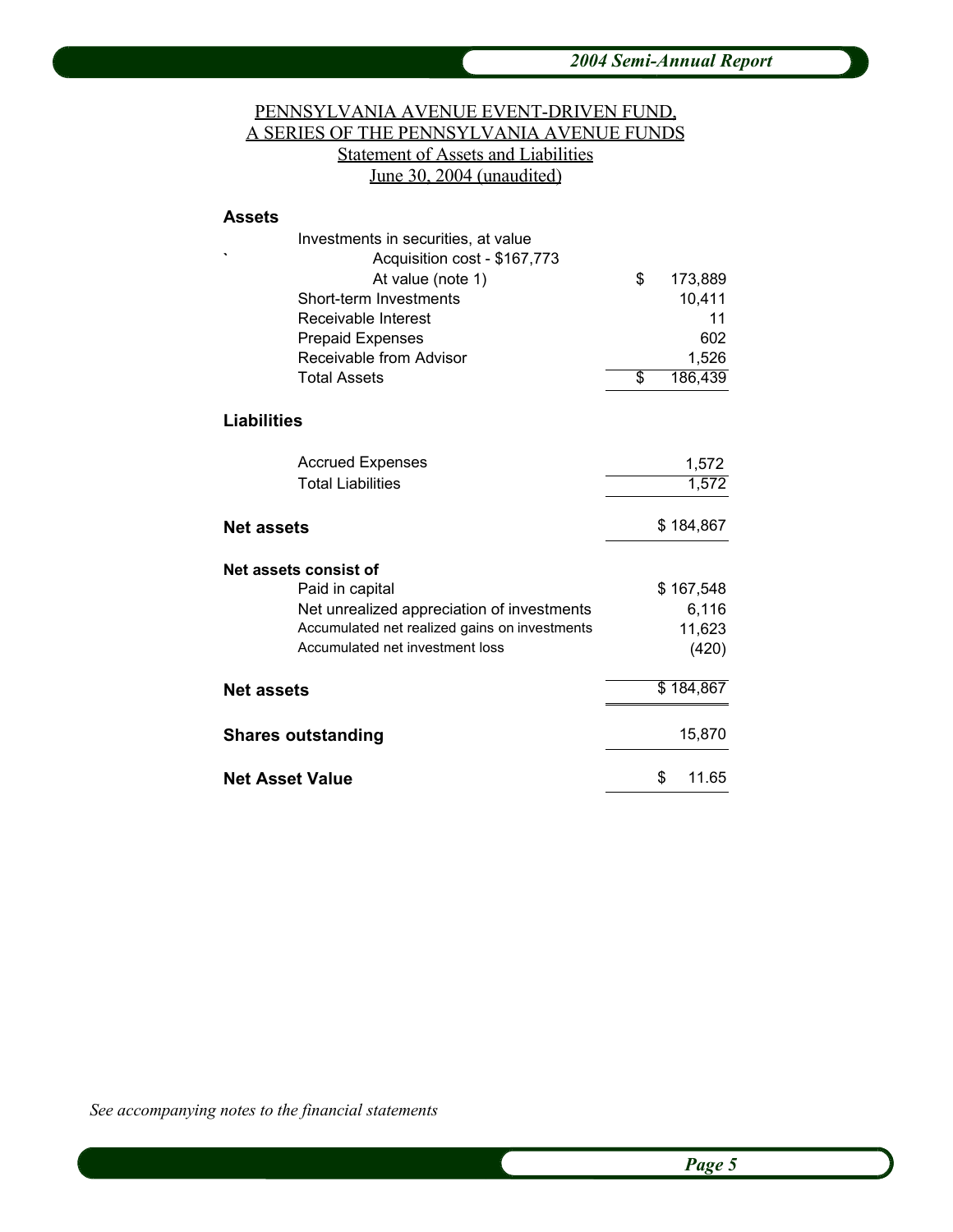## PENNSYLVANIA AVENUE EVENT-DRIVEN FUND, A SERIES OF THE PENNSYLVANIA AVENUE FUNDS **Statement of Operations** For the Six Months Ended June 30, 2004 (unaudited)

| Investment Income                                                |               |
|------------------------------------------------------------------|---------------|
| Dividends                                                        | \$<br>147     |
| Interest                                                         | 220           |
| <b>Total income</b>                                              | 367           |
| Expenses                                                         |               |
| Custody fees                                                     | 3,041         |
| Insurance                                                        | 752           |
| Management fee                                                   | 711           |
| Printing                                                         | 447           |
| <b>Trustee fees</b>                                              | 198           |
| Filing and registration fees                                     | 800           |
| <b>Bank Charges</b>                                              | 20            |
| Miscellaneous expenses                                           | 146           |
| <b>Total Expenses</b>                                            | 6,115         |
| Less expense reimbursement, payments and waivers<br>from Advisor |               |
| Net expenses                                                     | 5,328)<br>787 |
|                                                                  |               |
| Net investment income                                            | (420)         |
| Realized and unrealized gains on investments                     |               |
| Net realized gains on investments                                | 11,615        |
| Net change in unrealized appreciation on investments             | 738           |
| Net realized and unrealized gains on Investments                 | 12,353        |
| Net increase in assets from operations                           | 11,933<br>\$  |

*See accompanying notes to the financial statements.*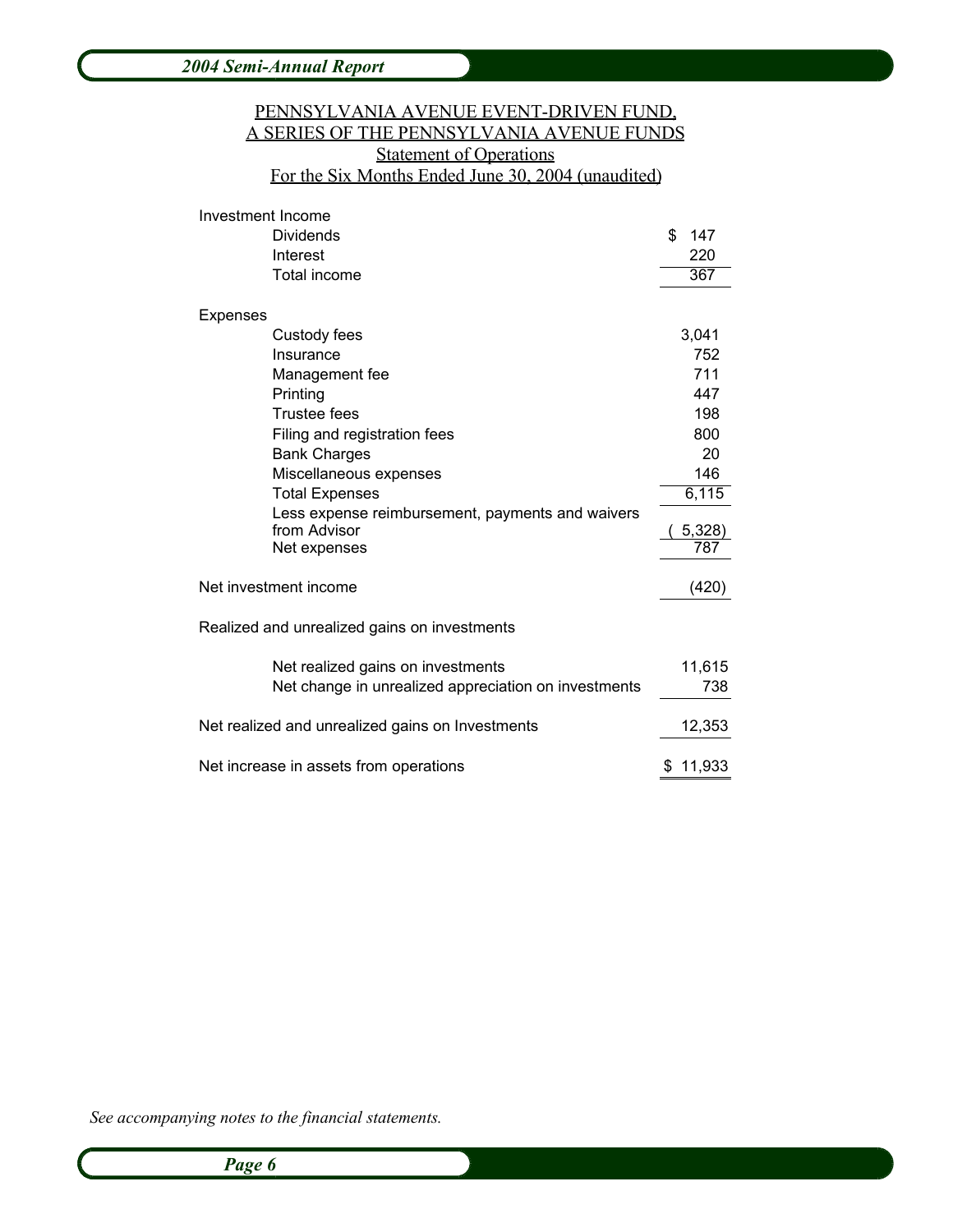### PENNSYLVANIA AVENUE EVENT-DRIVEN FUND, A SERIES OF THE PENNSYLVANIA AVENUE FUNDS Statement of Changes in Net Assets

|                                                            | <b>Six Months</b><br>Ended June 30,<br>2004<br>(Unaudited) | <b>Period Ended</b><br>December 31,<br>2003 * |
|------------------------------------------------------------|------------------------------------------------------------|-----------------------------------------------|
| From Operations                                            |                                                            |                                               |
| Net investment gain                                        | \$<br>(420)                                                | \$<br>24                                      |
| Net realized capital gains                                 | 11,615                                                     | 2,037                                         |
| Net change in unrealized appreciation on<br>Investments    | 738                                                        | 1,960                                         |
| Net Increase In Net Assets Resulting From Operations       | 11,933                                                     | 4,021                                         |
| From Capital Share Transactions                            |                                                            |                                               |
| Proceeds from shares issued in reinvestment of             |                                                            |                                               |
| dividends                                                  | 65,500                                                     | 2,047                                         |
| Payments for shares redeemed                               |                                                            |                                               |
| Net Increase In Net Assets From Capital Share Transactions | 65,500                                                     | 2,047                                         |
| <b>Distributions To Shareholders</b>                       |                                                            | (3,530)                                       |
| Total Increase In Net Assets                               | 77,433                                                     | 2,538                                         |
| <b>Net Assets</b>                                          |                                                            |                                               |
| <b>Beginning of Period</b>                                 | 107,434                                                    | 104,896                                       |
| End of Period                                              | \$<br>184,867                                              | \$<br>107,435                                 |
| <b>Capital Share Activity</b>                              |                                                            |                                               |
| Sold                                                       | 5,676                                                      |                                               |
| Reinvested dividend                                        |                                                            | 194                                           |
| Redeemed                                                   |                                                            |                                               |
| Net Change In Shares Outstanding                           | 5,676                                                      | 194                                           |
| Shares Outstanding At Beginning of Period                  | 10,194                                                     | 10,000                                        |
| Shares Outstanding At End of Period                        | 15,870                                                     | 10,194                                        |
|                                                            |                                                            |                                               |

\* For the period from November 21, 2003 (effective registration date) to December 31, 2003.

*See accompanying notes to the financial statements*.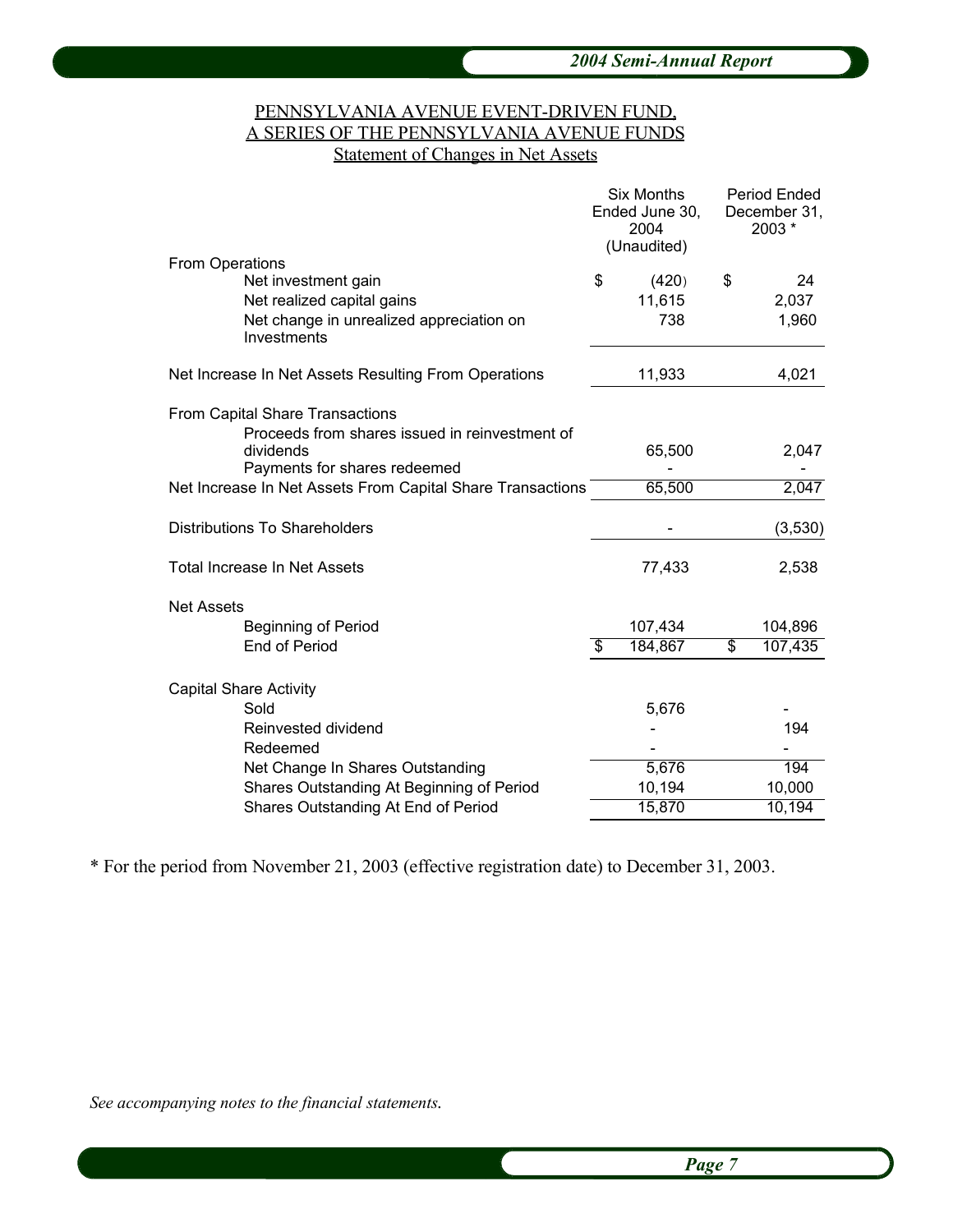# PENNSYLVANIA AVENUE EVENT-DRIVEN FUND, A SERIES OF THE PENNSYLVANIA AVENUE FUNDS Financial Highlights

# For a share of beneficial interest outstanding throughout the period

|                                                                                                        |    | <b>Six Months</b><br>Ended June<br>30, 2004<br>(Unaudited) |    | Period Ended<br>December 31,<br>2003 * |  |
|--------------------------------------------------------------------------------------------------------|----|------------------------------------------------------------|----|----------------------------------------|--|
| <b>Per Share Data</b>                                                                                  | \$ | 10.54                                                      | \$ | 10.49                                  |  |
| Net Asset Value At Beginning of Period                                                                 |    |                                                            |    |                                        |  |
| Income from Investment Operations                                                                      |    |                                                            |    |                                        |  |
| Net Investment Income                                                                                  |    | (0.03)                                                     |    |                                        |  |
| Net realized and Unrealized Gains on Investments                                                       |    | 1.14                                                       |    | 0.40                                   |  |
| <b>Total Income From Investment Operations</b>                                                         | \$ | 1.11                                                       | \$ | 0.40                                   |  |
| <b>Less Distributions</b>                                                                              |    |                                                            | \$ | (0.35)                                 |  |
| Total Net Asset Value At End of Period                                                                 | \$ | 11.65                                                      | \$ | 10.54                                  |  |
| Total Return (not annualized)                                                                          |    | 10.51%                                                     |    | 3.84%                                  |  |
| Ratios and Supplemental Data:                                                                          |    |                                                            |    |                                        |  |
| Net assets at end of Period                                                                            | \$ | 184,867                                                    | \$ | 107,434                                |  |
| Expense ratio, after reimbursement (annualized)                                                        |    | 1.50%                                                      |    | 1.50%                                  |  |
| Expense ratio, before reimbursement (annualized)<br>Ratio of net investment gain (loss) to average net |    | 4.93%                                                      |    | 7.55%                                  |  |
| assets                                                                                                 |    | (0.28%)                                                    |    | 0.21%                                  |  |
| Portfolio turnover rate (annualized)                                                                   |    | 123%                                                       |    | 31.51%                                 |  |

\* For the period from November 21, 2003 (effective registration date) to December 31, 2003.

*See accompanying notes to the financial statements*.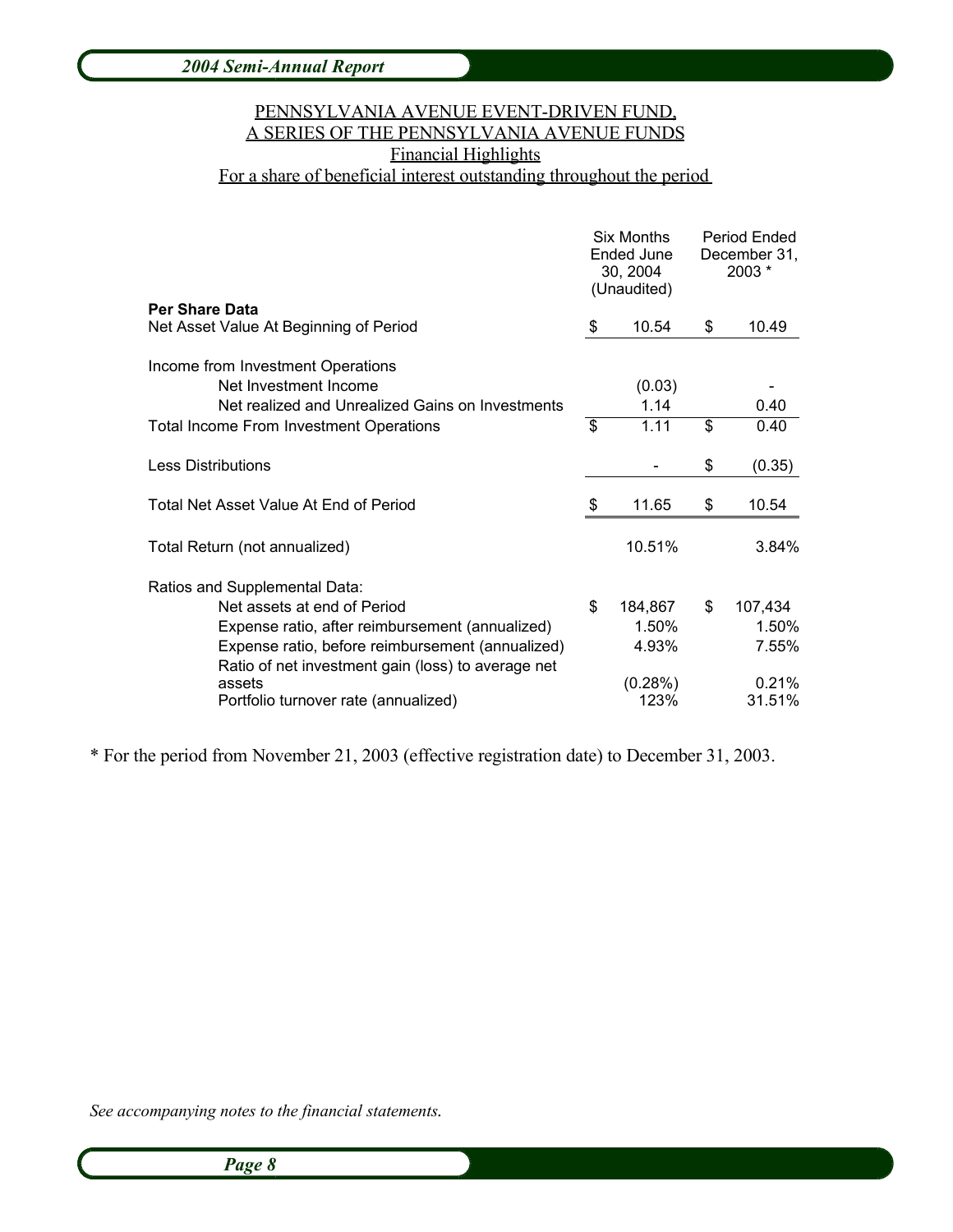## PENNSYLVANIA AVENUE EVENT-DRIVEN FUND, A SERIES OF THE PENNSYLVANIA AVENUE FUNDS Schedule of Investments June 30, 2004 (unaudited)

| Common Stocks - 77.69%          |                                                 |         |
|---------------------------------|-------------------------------------------------|---------|
| <b>Shares Name</b>              | <u>Value</u>                                    |         |
| Capital Goods - 2.69%           |                                                 |         |
|                                 | 300 Layne Christensen Co                        | \$4,965 |
|                                 | <b>Total Capital Goods</b>                      | 4,965   |
|                                 |                                                 |         |
| Consumer Cyclical - 2.53%       | 350 Safety Components International Inc         | 4,673   |
|                                 | <b>Total Consumer Cyclical</b>                  | 4,673   |
|                                 |                                                 |         |
| Consumer Non-Cyclical - 5.92%   |                                                 |         |
|                                 | 600 Dixon Ticonderoga Co                        | 2,370   |
|                                 | 4,500 Home Products International Inc           | 6,390   |
|                                 | 200 Parlux Fragrances Inc                       | 2,190   |
|                                 | <b>Total Consumer Non-Cyclical</b>              | 10,950  |
|                                 |                                                 |         |
| Communication Services - 10.08% |                                                 |         |
|                                 | 750 AT&T Wireless Services Inc                  | 10,740  |
|                                 | 117 MCI Inc                                     | 1,688   |
|                                 | 800 New Skies Satellites NV                     | 6,200   |
|                                 | <b>Total Communication Services</b>             | 18,628  |
|                                 |                                                 |         |
| Technology - 7.29%              |                                                 |         |
|                                 | 3,000 Electronic Systems Technology Inc         | 2,490   |
|                                 | 6,200 Kontron Mobile Computing Inc              | 3,348   |
|                                 | 250 Monolithic System Technology Inc            | 1,883   |
|                                 | 500 Midway Games Inc                            | 5,760   |
|                                 | <b>Total Technology</b>                         | 13,481  |
| Information Technology - 1.77%  |                                                 |         |
|                                 | 1,100 Information Resources Contingent Pymt Rts | 3,267   |
|                                 | 700 Sciquest Inc                                | 4,340   |
|                                 | 400 The Titan Corp                              | 5,192   |
|                                 | <b>Total Information Technology</b>             | 12,799  |
| Healthcare - 6.26%              |                                                 |         |
|                                 | 800 Medsource Technologies Inc                  | 5,680   |
|                                 | 400 US Oncology Inc                             | 5,888   |
|                                 | <b>Total Healthcare</b>                         | 11,568  |
|                                 |                                                 |         |

*See accompanying notes to the financial statements*.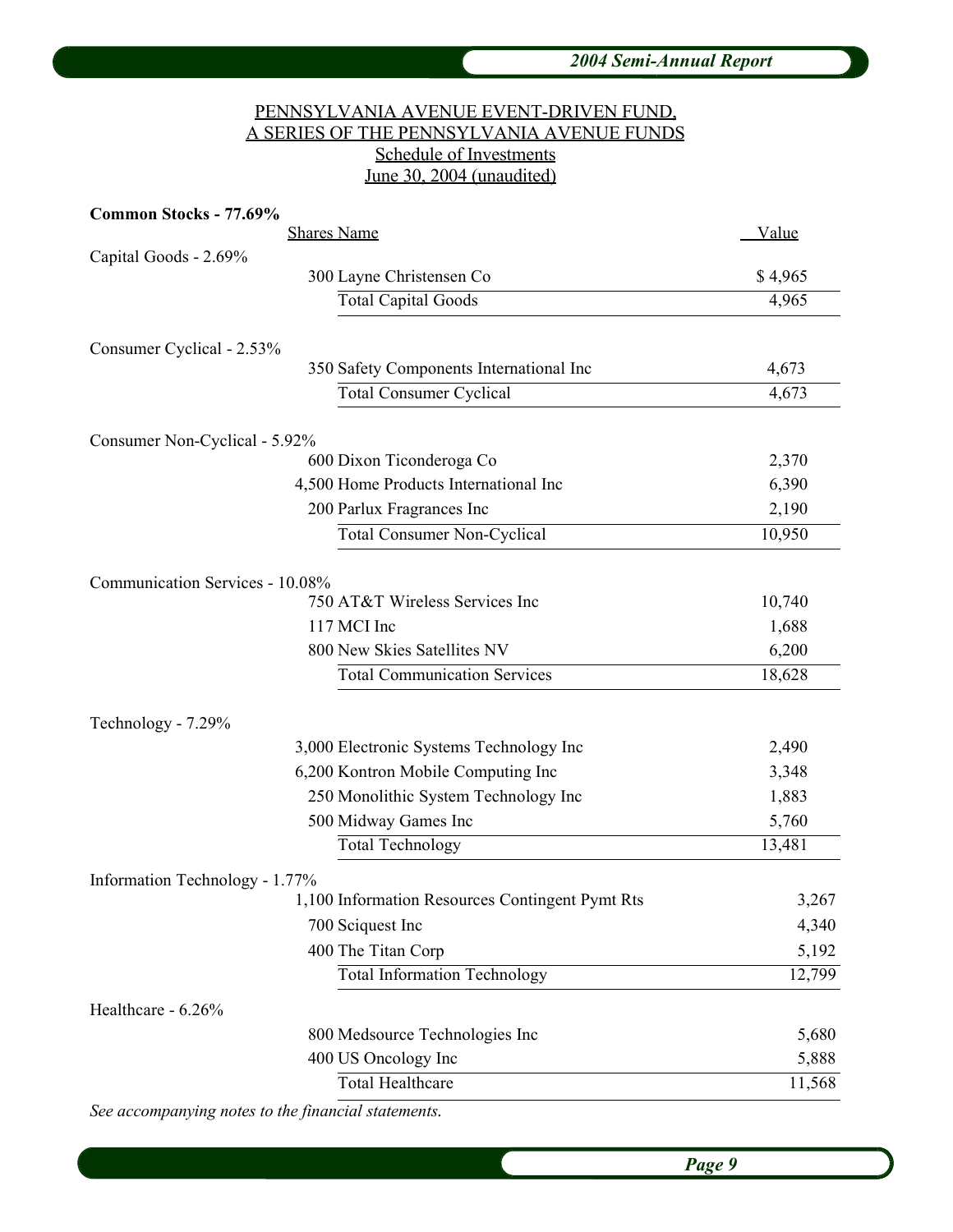| 2004 Semi-Annual Report |                                           |              |
|-------------------------|-------------------------------------------|--------------|
|                         | PENNSYLVANIA AVENUE EVENT-DRIVEN FUND,    |              |
|                         | A SERIES OF THE PENNSYLVANIA AVENUE FUNDS |              |
|                         | Schedule of Investments (continued)       |              |
|                         | June 30, 2004 (unaudited)                 |              |
| Financial 2.54%         |                                           |              |
|                         | <b>Shares Name</b>                        | <b>Value</b> |
|                         | 300 Gold Banc Corporation Inc             | \$4,650      |
|                         | 150 The Mony Group Inc                    | 4,695        |
|                         | <b>Total Financial</b>                    | 9,345        |
| Services - 17.16%       |                                           |              |
|                         | 2,000 Alternative Resources Corp          | 1,330        |
|                         | 350 Duane Reade, Inc                      | 5,716        |
|                         | 1,500 Earl Scheib Inc                     | 4,695        |
|                         | 400 Hollywood Entertainment Corp          | 5,344        |
|                         | 900 OneSource Info SVC                    | 7,965        |
|                         | 4,000 PDS Gaming Corporation              | 8,000        |
|                         | 8,900 TBA Entertainment Corp              | 5,963        |
|                         | <b>Total Services</b>                     | 39,013       |
| Media - 3.78%           |                                           |              |
|                         | 1,100 Integrity Media Inc                 | 6,985        |
|                         | <b>Total Media</b>                        | 6,985        |
| Utilities - 2.69%       |                                           |              |
|                         | 200 Unisource Energy Corp (Holding Co)    | 4,970        |
|                         | <b>Total Utilities</b>                    | 4,970        |
| Transportation - 3.38%  |                                           |              |
|                         | 900 Boyd Brothers Transportation Inc      | 6,256        |
|                         | <b>Total Transportation</b>               | 6,256        |
| Energy - $0.00\%$       |                                           |              |
|                         | 200 Petrocorp Inc ESCROW                  |              |
|                         | <b>Total Energy</b>                       |              |
|                         |                                           |              |
|                         | Total Common Stocks (Cost \$136,096)      | \$143,632    |
| Preferred Stock - 0.52% |                                           |              |
|                         | <b>Shares Name</b>                        | Value        |
|                         | 600 American Coin Merchandising Inc       | \$5,952      |
|                         | Total Preferred Stocks (Cost \$5,971)     | \$5,952      |

*See accompanying notes to the financial statements*.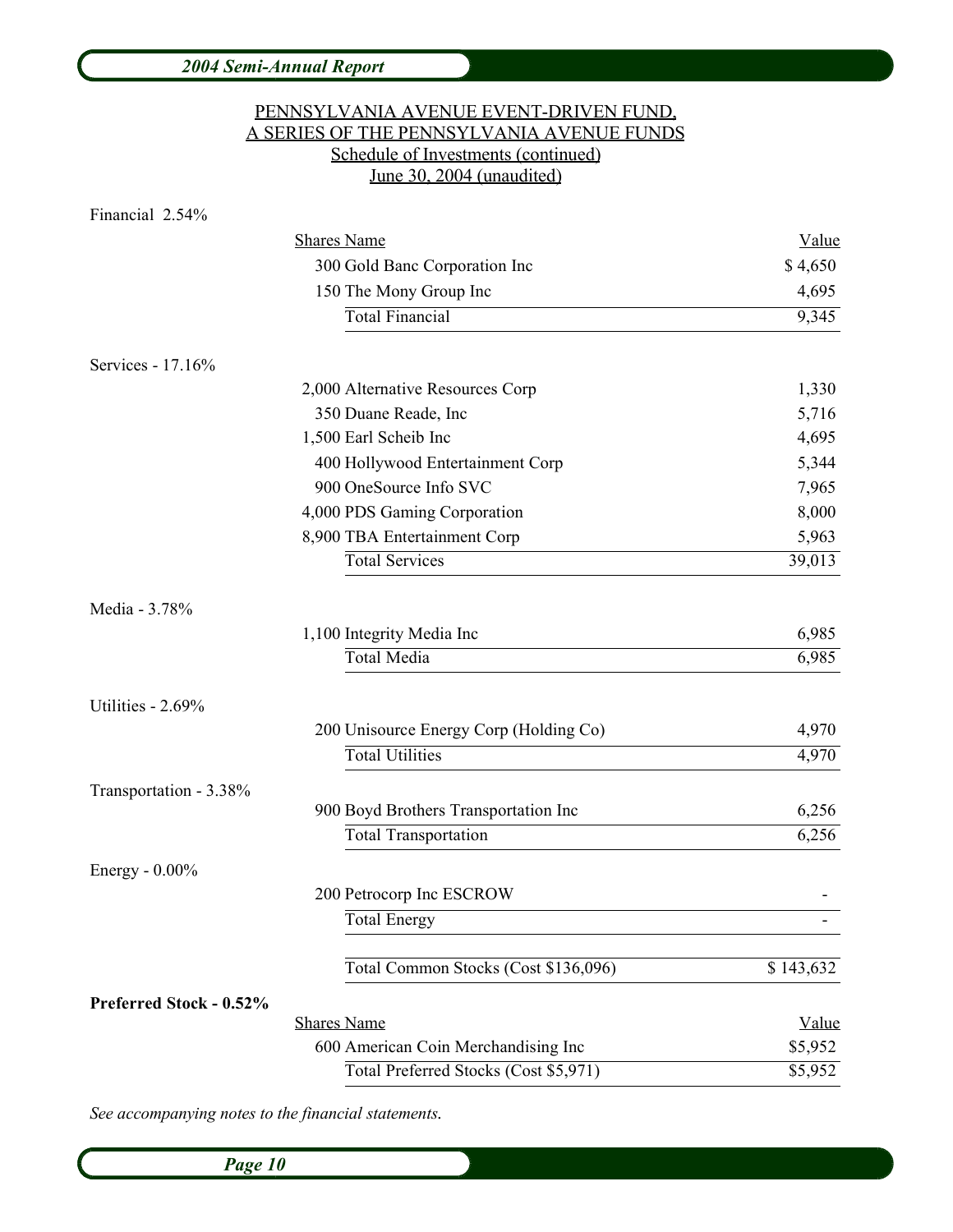## PENNSYLVANIA AVENUE EVENT-DRIVEN FUND, A SERIES OF THE PENNSYLVANIA AVENUE FUNDS Schedule of Investments (continued) June 30, 2004 (unaudited)

| <b>Bonds - 0.52%</b>                         |                                              |              |
|----------------------------------------------|----------------------------------------------|--------------|
| Princ. Amt.                                  | Name                                         | <u>Value</u> |
| 35,000 Federal Mogul NT (Dflt) 8.80% 4-15-07 |                                              | \$9,450      |
|                                              | 1,000 MCI INC NOTE 5.908% DUE 5107           | 968          |
|                                              | 1,000 MCI INC NOTE 6.688% DUE 5109           | 925          |
|                                              | 1,000 MCI INC NOTE 7.735% DUE 5114           | 895          |
|                                              | 20,000 Mirant Corp BD (Dflt) 2.5% 6-15-21    | 10,850       |
|                                              | 3,928 UAL EETC Ser. 00-2 7.811% 12/2011      | 1,218        |
|                                              | Total Bonds (Cost \$25,801)                  | 24,305       |
| <b>Short-Term Investments - 5.63%</b>        |                                              |              |
|                                              | <b>Shares Name</b>                           | Value        |
|                                              | 10,411 Treasury Obligations Fund ISS         | 10,411       |
|                                              | Total Short Term Investments (Cost \$10,411) | 10,411       |
| Total Investments - 99.68%                   |                                              | 184,300      |
| <b>Other Assets and Liabilities: .32%</b>    |                                              | 567          |
| <b>Net Assets - 100.00%</b>                  |                                              | \$184,867    |

*See accompanying notes to the financial statements*.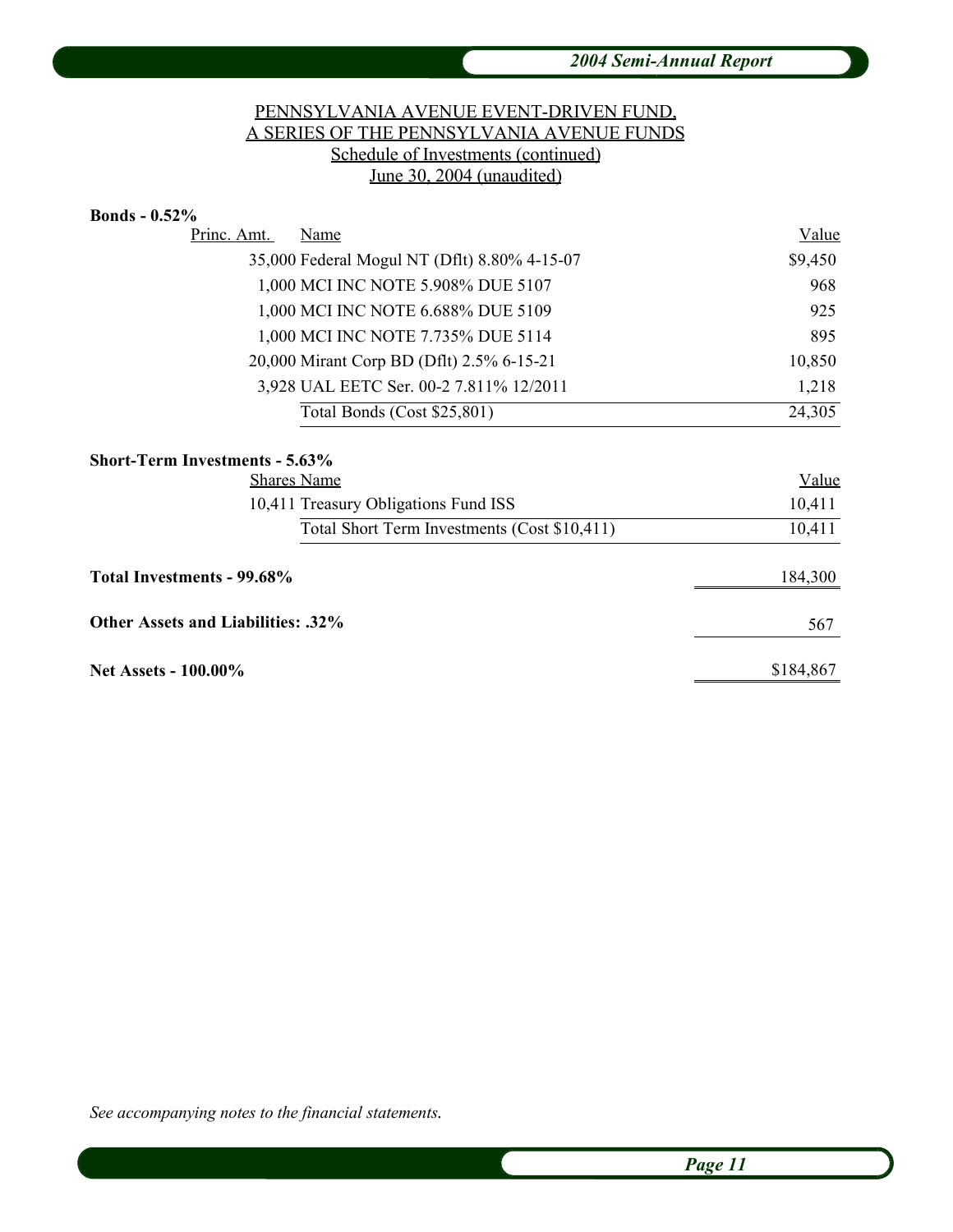# PENNSYLVANIA AVENUE EVENT-DRIVEN FUND, A SERIES OF THE PENNSYLVANIA AVENUE FUNDS Notes to Financial Statement June 30, 2004 (unaudited)

### 1. ORGANIZATION AND SIGNIFICANT ACCOUNTING POLICIES

*Organization:* Pennsylvania Avenue Event-Driven Fund, a Series of The Pennsylvania Avenue Funds (the "Fund") is a non-diversified regulated investment company and was organized as a Delaware business trust on September 19, 2002. The Pennsylvania Avenue Funds ("The Trust") is permitted to offer separate portfolios and different classes of shares. The Trust currently offers two classes of shares. The Trust is authorized to issue an unlimited number of shares of beneficial interest. The Fund's investment objective is to seek capital growth by engaging in investment strategies related to corporate events, such as mergers, reorganizations, bankruptcies or proxy fights. It intends to invest in securities of companies of any size and uses derivatives both as a substitute for investing in underlying securities, as well as for hedging purposes. The investment strategies employed by the Fund contain a higher degree of risk than a balanced investment program and this may not be appropriate for investors who are risk averse.

*Security Valuations:* Equity securities are valued by using market quotations, but may be valued on the basis of prices furnished by a pricing service when the Adviser believes such prices accurately reflect the fair market value of such securities. Securities that are traded on any stock exchange or on the NASDAQ over the counter market are generally valued by the pricing service at its last bid price except for short positions, for which the last quoted price is used. When market quotations are not readily available, when the Adviser determines that the market quotation or the price provided by the service does not accurately reflect the current market value, or when restricted or illiquid securities are being valued, such securities are valued as determined in good faith by the Board of Trustees. The Board has adopted guidelines for the good faith pricing, and has delegated the Adviser the responsibility for determining fair value prices, subject to review by the Board of Trustees.

Fixed income securities generally are valued by using market quotations, but may be valued on the basis of prices furnished by a pricing service when the Adviser believes such prices accurately reflect the fair market value of such securities. A pricing service utilized electronic data processing techniques based on yield spreads relating to securities with similar characteristics to determine prices for normal institutional-size trading units of debt securities without regard to sale or bid prices. If the Adviser decides that a price provided by the pricing service does not accurately reflect the fair market value of the securities, when the prices are not readily available from a pricing service, or when restricted or illiquid securities are being valued, securities are valued at fair value as determined in good faith by the Adviser, subject to review of the Board of Trustees. Short-term investments in fixed income securities with maturities of less than 60 days when aquired, or which subsequently are within 60 days of maturity, are valued by using the amortized cost method of valuation, which the Board has determined will represent fair value.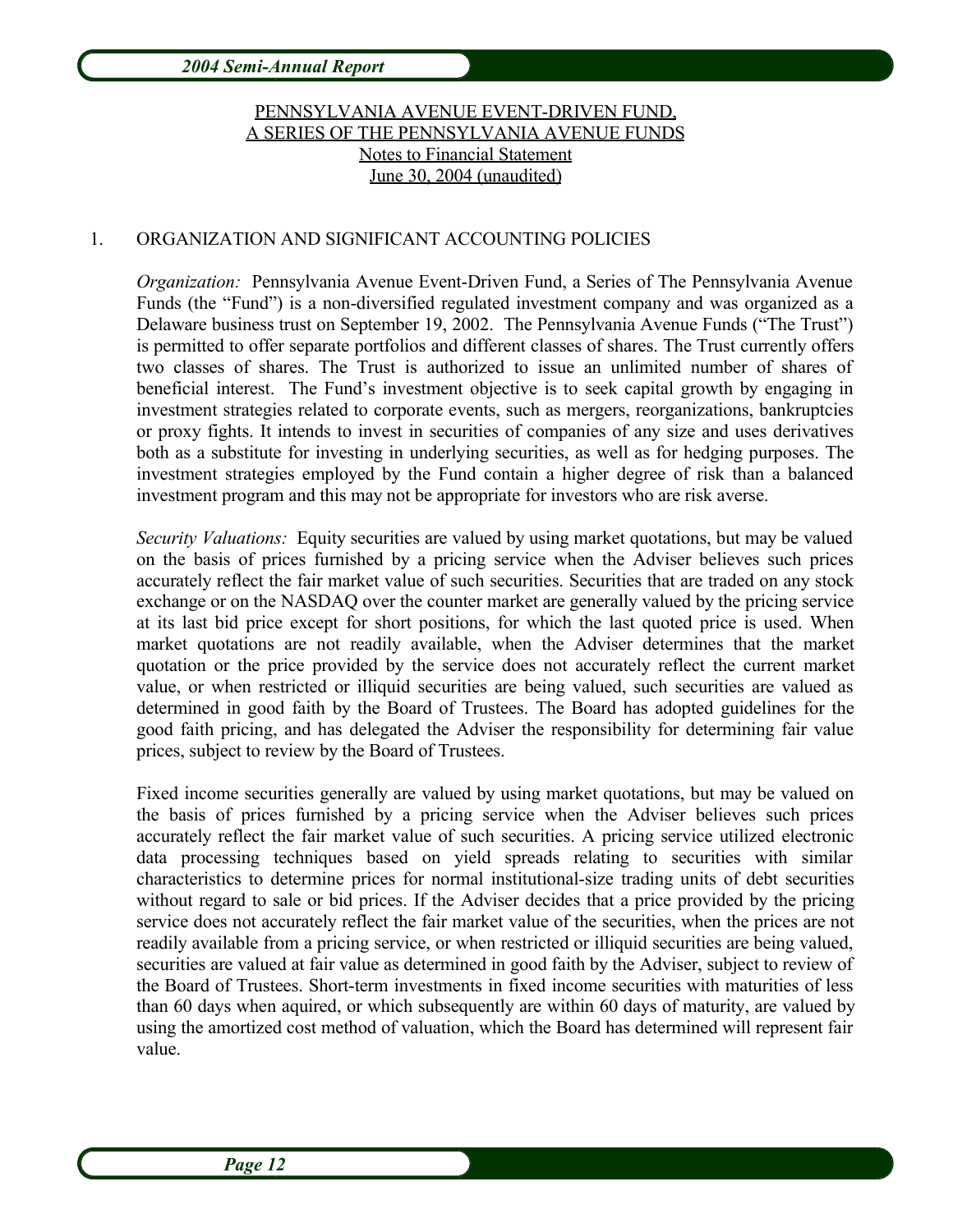## PENNSYLVANIA AVENUE EVENT-DRIVEN FUND, A SERIES OF THE PENNSYLVANIA AVENUE FUNDS Notes to Financial Statement (continued) June 30, 2004 (unaudited)

#### 1. ORGANIZATION AND SIGNIFICANT ACCOUNTING POLICIES (continued)

*Short Sales:* The Fund may sell a security it does not own in anticipation of a decline in fair value of that security. When the Fund sells a security short, it must borrow the security sold short and deliver it to the broker-dealer through which it made the short sale. A gain, limited to the price at which the Fund sold the security short, or loss, unlimited in size, will be recognized upon the termination of a short sale.

*Federal Income Taxes:* The Fund's policy is to comply with the requirements of the Internal Revenue Code that are applicable to regulated investment companies and to distribute all its taxable income to its shareholders. Therefore, no federal income tax provision is required.

*Distribution to Shareholders:* The Fund also intends to distribute in the future substantially all of its net realized capital gains and net investment income, if any, at year-end.

*Other:* The Fund follows industry practice and records security transactions on the trade date. The specific identification method is used for determining gains or losses for financial statements and income tax purposes. Dividend income is recorded on the ex-dividend date and interest income is recorded on an accrual basis.

*Use of Estimates:* The preparation of financial statements in conformity with generally accepted accounting principals requires management to make estimates and assumptions that affect the reported amounts of assets and liabilities and disclosure of contingent assets and liabilities at the date of the financial statements and the reported amounts of revenues and expenses during the year. Actual results could differ from these estimates.

#### 2. INVESTMENT ADVISORY AND TRANSFER AGENT AGREEMENT

The Fund has an agreement with Pennsylvania Avenue Advisers LLC ("the Advisor"), with whom certain officers and trustees of the Fund are affiliated, to furnish investment advisory services to the Fund. The Advisor will also serve as transfer agent to the Fund. Under the terms of the advisory agreement, the Fund will pay the Advisor a monthly fee based on the Fund's average daily net assets at the annual rate of 1.00% of the Fund's first \$10,000,000 of net assets and 0.90% of the net assets exceeding \$10,000,000. A total fee of \$711 accrued to the Advisor during the six months ended June 30, 2004. The Advisor waived its fee.

Under the terms of the agreement if the aggregate expenses of the Fund are equal to or greater than 1.50% and 1.75% of the Fund's net assets for the Investor Class and the Adviser Class, respectively, the Adviser will reimburse the Fund for these expenses. In addition to waving its fee of \$711, the Advisor reimbursed the Fund \$1,500 for the six months ended June 30, 2004, paid expenses on behalf of the fund of \$1,591, and will reimburse the Fund for an additional \$1,526 due as of June 30, 2004 for those aforementioned expenses.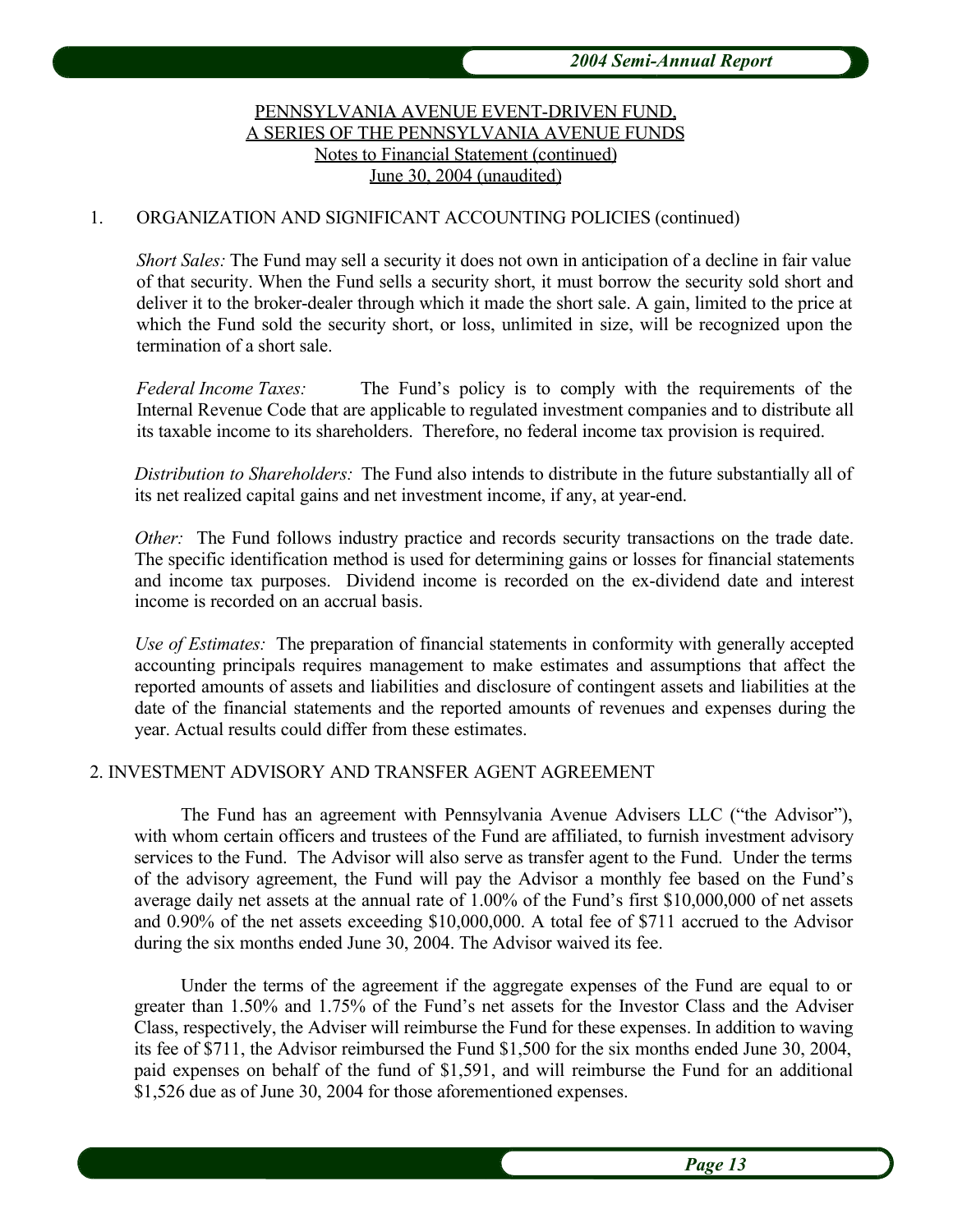# PENNSYLVANIA AVENUE EVENT-DRIVEN FUND, A SERIES OF THE PENNSYLVANIA AVENUE FUNDS Notes to Financial Statement (continued) June 30, 2004 (unaudited)

### 2. INVESTMENT ADVISORY AND TRANSFER AGENT AGREEMENT (continued)

The Advisor also receives compensation of a monthly fee based on the Fund's average daily net assets at the annual rate of 0.10% of the Fund's assets exceeding \$5,000,000 for its services as transfer agent for the Fund. No payments were made or accrued under the transfer agent agreement. The Advisor does not receive compensation for its service as the Fund's administrator.

### 3. INVESTMENTS

For the period from December 31, 2003 to June 30, 2004, purchases and sales, including proceeds from mergers and tender offers, of investment securities other than short-term investments aggregated \$161,959 and \$90,659, respectively. On June 30, 2004, the gross unrealized appreciation of all securities totaled \$14,859, and the gross unrealized depreciation of all securities totaled \$8,743, for a net unrealized appreciation of \$6,116. The aggregate cost of securities for federal income tax purposes at December 31, 2003 was \$167,773.

#### 4. FEDERAL INCOME TAXES

Income and long-term capital gain distributions are determined in accordance with Federal income tax regulations, which may differ from accounting principles generally accepted in the United States.

As of June 30, 2004, the components of distributable earnings on a tax basis were as follows:

| Undistributed ordinary income        | \$11,623 |
|--------------------------------------|----------|
| Undistributed long-term capital gain | $S =$    |
| Unrealized appreciation              | \$6,116  |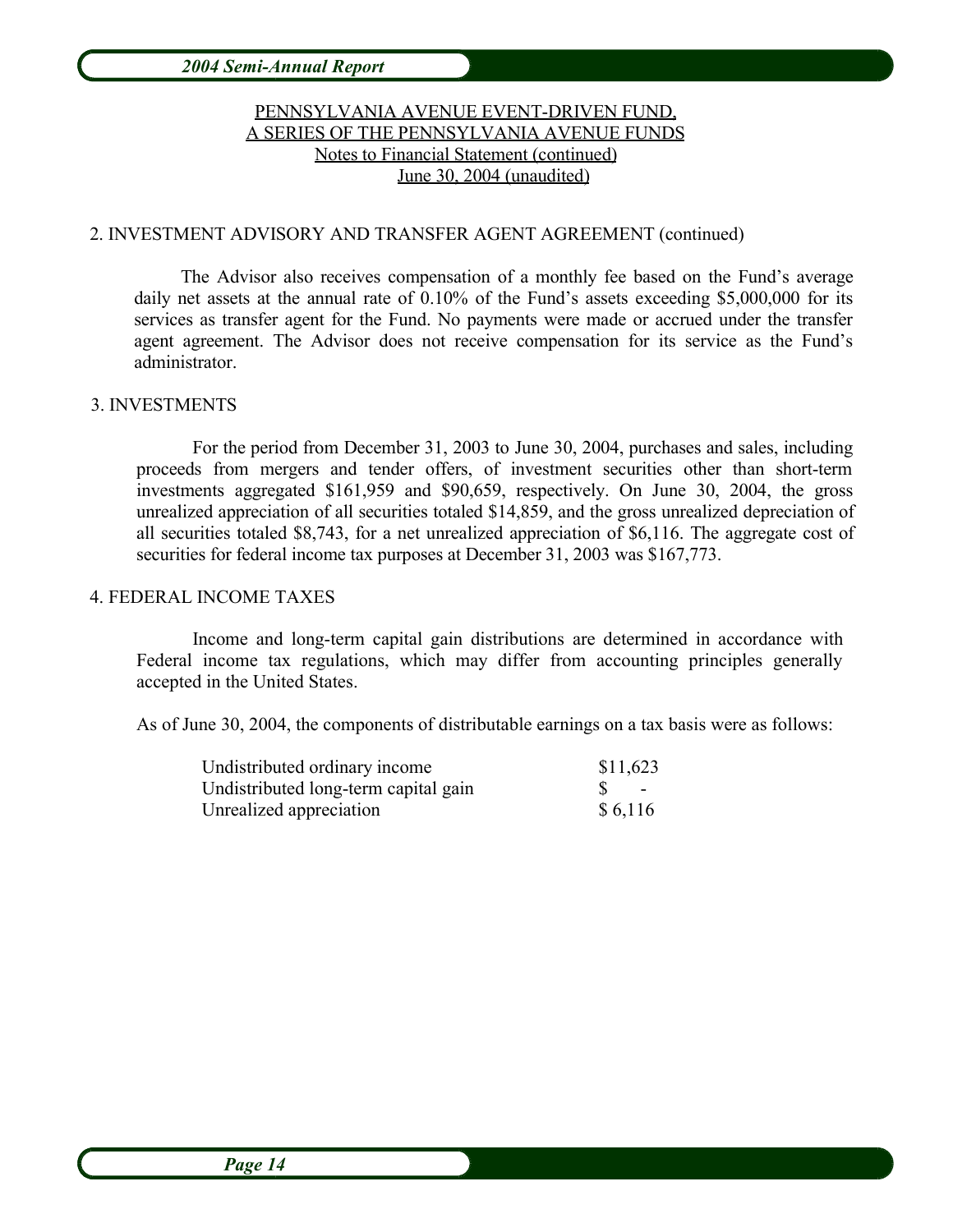## PENNSYLVANIA AVENUE EVENT-DRIVEN FUND, A SERIES OF THE PENNSYLVANIA FUNDS Board of Trustees and Officers (Unaudited)

The business and affairs of the Fund are managed under the direction of the Fund's Board of Trustees. Information pertaining to the Trustees of the Fund is set forth below. The SAI includes additional information about the Fund's Trustees, and is available without charge, by calling 1-888- 642-6393. Each Trustee may be contacted by writing to the trustee c/o Pennsylvania Avenue Funds, P.O. Box 9543, Washington, DC 20016.

| Name and Address                                                                            | Position  | Since | Principal Occupation During The Past Five<br>Years                                                                                                                      | Other<br><b>Directorships</b><br><b>Held By Trustee</b> |
|---------------------------------------------------------------------------------------------|-----------|-------|-------------------------------------------------------------------------------------------------------------------------------------------------------------------------|---------------------------------------------------------|
| Thomas Kirchner, CFA*<br>4201 Massachusetts<br>Avenue NW<br>Washington, DC 20016<br>Age: 35 | President | 2002  | Financial Engineer, Fannie Mae (1999 -<br>2004); Bond Trader and Financial Engineer,<br>Banque Nationale de Paris S.A. (1996-1999).                                     | None                                                    |
| <b>Richard Holly</b><br>3601 Connecticut<br>Avenue NW<br>Washington, DC 20008<br>Age: 38    | Trustee   | 2003  | Senior Financial Analyst, Lafarge North<br>America (since 2003); Consultant,<br>Accountemps (2002 - 2003); Senior<br>Financial Analyst, Engelhard-Clal (1998-<br>2002). | None                                                    |
| Gale Witoonchatree<br>4977 Battery Lane<br>Bethesda, MD 20814<br>Age: 31                    | Trustee   | 2002  | Financial Engineer, Fannie Mae (2000-<br>2004); GSUSE LLC, Analyst (1998-2000);                                                                                         | None                                                    |

\* Thomas Kirchner, as an affiliated person of Pennsylvania Avenue Advisers LLC, the Fund's investment adviser, is an "interested person" of the Trust within the meaning of Section 2(a)(19) of the 1940 Act.

A description of the policies and procedures that the Fund uses to determine how to vote proxies relating to portfolio securities is available upon request by calling toll-free 1-888-642-6393, on the Fund's website at www.PennAveFunds.com, or on the Securities and Exchange Commission's website at www.SEC.gov.